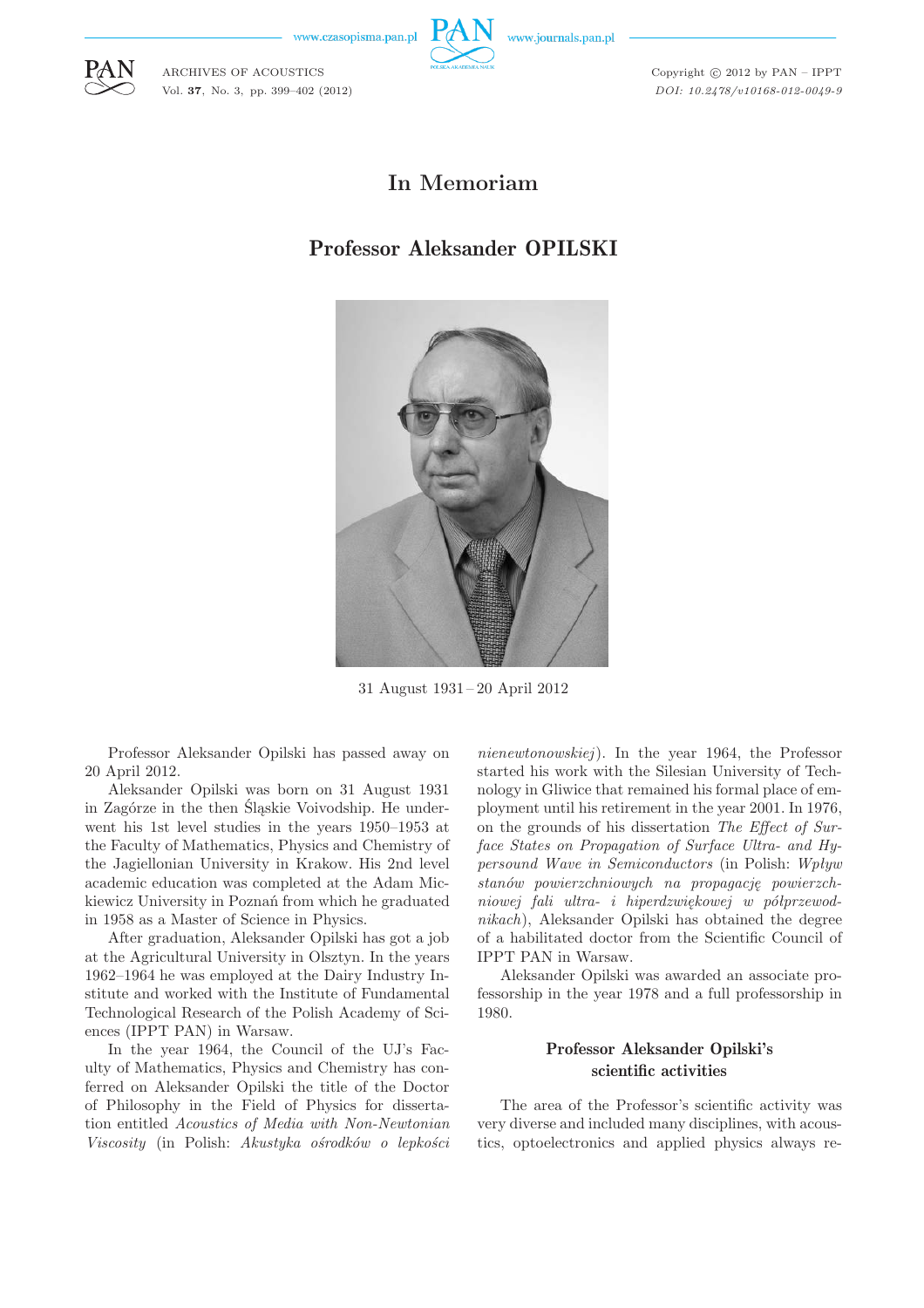maining his main fields of interest. Academic achievements of Professor Opilski include an impressive range of research projects results of which were published in about 150 papers, mostly in reputed scientific journals.

In the activity of Professor Opilski one can single out the three main periods.

In the first period, encompassing the years 1957– 1964, the Professor's scientific interest was focused mainly on the molecular acoustic of liquids and the search for relation between structure of molecules, molecular interactions, and acoustic parameters of the medium. Professor Opilski's original achievements of that time include also development and construction of a unique apparatus dedicated for experiments in the above-mentioned field.

The second period fells on the years 1965–1985. At that time, the Professor worked on application of acoustical methods in the physic of solid state, especially semiconductors.

For many years of his later scientific work, Professor Opilski remained faithful to acoustical methods. The subject matter of his inquiries in that period was both very extensive and diverse, and always relating to topical issues of acoustics, electronics, and semiconductor physics. The Professor's most important scientific achievements of that time include:

- development of new acoustical methods in examination of solid state materials,
- development of a theory of acoustoelectronic phenomena in semiconductors,
- studies on surface states and laminar structures by means of acoustic methods, especially with the use of acoustic surface waves,
- examination of acoustoelectric systems by means of surface waves,
- research work on acoustic emission effect and application of the phenomenon to examination of stresses in rock masses,
- inventing sensors for different physical quantities. In each field of his scientific interest, Professor

Aleksander Opilski noted outstanding achievements. In that period, he was able to gather around him a large body of young people starting their scientific careers with the Silesian University of Technology and establish a scientific centre recognised both domestically and abroad. Under the Professor's scientific leadership, numerous research projects were carried out in the framework of government and centrally managed R&D programs.

Professor Opilski's achievements were recognised by rewarding him in the 1980s with the PAN Scientific Secretary's Joint Prize and the Minister of Science, Higher Education and Technology Prize.

A characteristic feature in the Professor's scientific activity consisted in undertaking important and topical scientific problems. In the 1970s, quantum acoustics saw increasing interest for both international and

Poland's scientific centres. Domestically, the research work in that field was carried out at IPPT PAN in Warsaw by groups managed by Prof. Ignacy Malecki, Prof. Wincenty Pajewski, Michał Dobrzański, and Mikołaj Aleksiejuk. The research work in the field was also carried out by Prof. Mieczysław Szustakowski and Prof. Eugeniusz Danicki of the Military University of Technology.

At the Silesian University of Technology, studies on the subject were developed by Prof. Aleksander Opilski in co-operation with the then Doctor T. Pustelny, Dr. Marian Urbańczyk, and the then PhD and future Director of the Institute of Physics — the late Zygmunt Kleszczewski. In Poznań, research work on problems of molecular and quantum acoustics was carried out in that period by a group headed by Mikołaj Łabowski, a Reader, and Tomasz Hornowski, a MSc at that time (both nominated professors in the following years).

The best example of a researcher keeping up with the latest world trends in applied physic is Professor Opilski's third period of scientific activity. It can be assumed symbolically that this period starts in mid-1985s. It is characterised with development of research work in the field of optoelectronics, and in particular:

- technological processes related to optical waveguides and optical planar and strip structures,
- fibre-optic and optoelectronic sensors.

In the field of planar technologies, a mathematical model of ion exchange in glasses was developed under direction of Professor Opilski in the then Institute of Physics' Department of Acousto- and Optoelectronics of the Silesian University of Technology. Based on the model, an analysis was carried out of the effect of the technological process parameters on characteristics of the obtained optical waveguide structures.

At the same time, the team led by the Professor continued the research work on possibility to use acoustic surface waves in examination of semiconductor materials' surface and detection of gases, including toxic ones. The studies resulted in getting the degree of a habilitated doctor by Prof. Tadeusz Pustelny (in the year 1996) and Prof. Marian Urbańczyk (in 1998). Research work on subject undertaken in previous years and concerning the use of acoustic emission in power engineering, was also continued at that period.

Professor Opilski has promoted 17 PhDs. His doctoral students once were: the late Prof. Zygmunt Kleszczewski, Dr. Józef Finak, Prof. Stanisław Kochowski, Prof. Janusz Berdowski, Prof. Jacek Szuber, Prof. Tadeusz Pustelny, Prof. Marian Urbańczyk, Dr. Hubert Jerominek, Dr. Zdzisław Jakubczyk, Dr. Zdzisław Kubik, Dr. Andrzej Klimasek, Prof. Marek Błahut, Prof. Sergiusz Patela, Prof. Roman Rogoźiński, Dr. Wiesław Jakubik, Dr. Paweł Karasiński, and Dr. Kazimierz Gut.

In the Silesian University of Technology's Institute of Physics, Professor Aleksander Opilski has created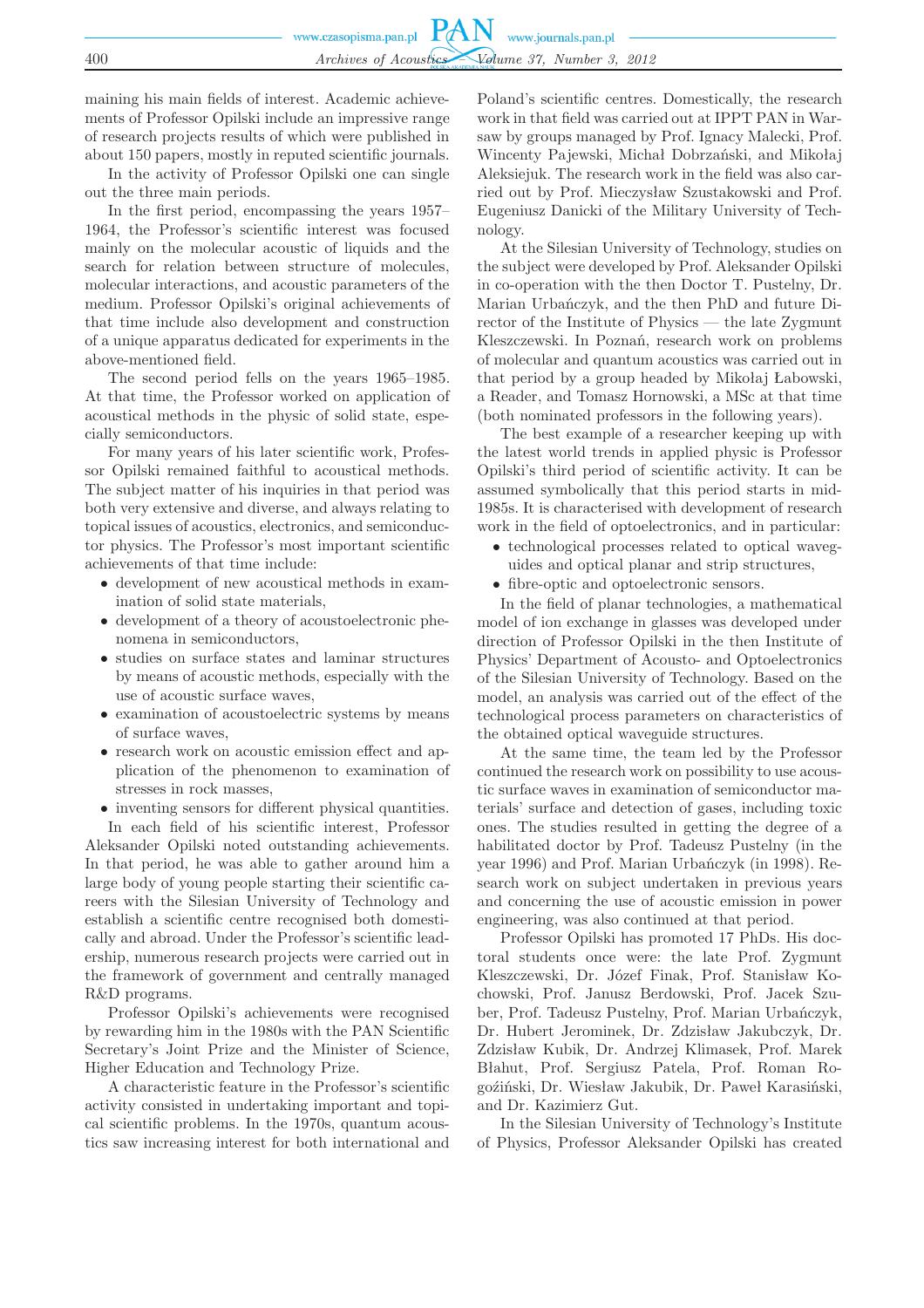a widely recognised scientific centre. Importance and advancement of scientific issues undertaken and carried out there was confirmed by winning numerous research grants managed by the Professor and his collaborators.

For the whole period of his work with the Silesian University of Technology, Professor Opilski has carried out an intensive teaching activity. He drew up and delivered specialist lectures on semiconductor physics, optoelectronics, and acoustics. Under the Professor's leadership and on his initiative, specialist labs were organised for students of the Mayor of Applied Physics of the Faculty of Mathematics and Physics at the Silesian University of Technology. For many years, the Professor was a tutor for the Optoelectronics specialisation within the Mayor of the Applied Physic. He has also developed a syllabus for post-graduation studies in Optoelectronics.

### Professor Aleksander Opilski's organisational activities

The scope of Professor Opilski's organisational activities was both very extensive and diverse. In the period 1968–1969 he was the key organiser of the Faculty of Mathematics and Physics at the Silesian University of Technology. After establishment of the Faculty of Mathematics and Physics in 1969, Professor Opilski was nominated its first Dean. At the time, the Faculty of Mathematics and Physics comprised three departments: the Department of Technical Physics, the Department of Applied Mathematics and the Department of Descriptive Geometry. In the period 1971–80, the Professor was the first Director of the Institute of Physics newly established at the Faculty. Later, for many years, he was the Institute's Deputy Director for Scientific Affairs.

Professor Opilski's organisational activity in the field of acoustics cannot be overestimated. Contacts between Polish acousticians in the form of casual meetings and scientific sessions started in the early 1950s. The first Seminar on Acoustics has been organised in Poznań in the year 1954 on the initiative of Professor Marek Kwiek and the Professor attended the event. The next four Seminars were organised in Olsztyn (in the years 1955–1958) by Prof. Franciszek Kuczera and the team of his collaborators. The group included the then student, Aleksander Opilski. Two subsequent editions of the Open Seminar on Acoustics (OSA) were held in Silesia, namely in Zabrze-Rokietnica (1959) and Gliwice (1960), with significant scientific and organisational contribution of Aleksander Opilski.

During the next Seminar on Acoustic held in Szczecin, on 22 August 1961, 38 individuals involved in scientific and/or professional activity in the field of acoustics have established the group of founder members of the Polish Acoustical Society (*Polskie*

*Towarzystwo Akustyczne*, PTA). The group included Aleksander Opilski, a young Master of Sciences at that time. On 4 March 1963, the PTA General Founding Assembly was held in Poznań. The group of participants of the General Founding Assembly of 1963 included, among others, several later professors: Ignacy Malecki, Aleksander Opilski, Antoni Śliwiński, Andrzej Rakowski, and Czesław Cempel. Composition of the first PTA's Main Board included: Prof. Leszek Filipczyński, Assoc. Prof. Halina Ryffert, Dr. Andrzej Szwarc, and Dr. Antoni Śliwiński. The Polish Acoustical Society was one of the first scientific organisations affiliated to the Division Four: Engineering Sciences of the Polish Academy of Sciences.

One year later (in 1964), the Committee on Acoustics of the Polish Academy of Sciences has been founded. Since 1972, and for the next thirty years, Professor Opilski was the Member of that honourable body.

In 1971, during the Seminar on Acoustics held in the Holiday Centre "Kolejarz" in Zakopane, a proposal has been put forward to establish cyclic conferences on quantum acoustics, molecular acoustics and sonochemistry, new disciplines developing intensively at that time. The initiative has been taken by a group of physicists from the Silesian University of Technology. The new conference was scheduled for the winter season (OSAs were already held each year in September). The initiative group included: Assoc. Prof. Franciszek Kuczera, Assoc. Prof. Aleksander Opilski. and Dr. Stanisław Szyma – all of them from the Department of Physics, Faculty of Mathematics and Physics of the Silesian University of Technology in Gliwice. The group has established an annual conference – the Winter School on Molecular Acoustics, Quantum Acoustic and Sonochemistry. The first School was held in the year 1972 in the "Relaks" Holiday Centre in Ustroń-Jaszowiec. Later, the conference took on the nature of an international event as the Winter School on Molecular and Quantum Acoustics (WSMQA), transformed into the Winter School on Wave and Quantum Acoustics OSA a few years ago.

In the course of the 23rd OSA held in Wisła in 1976, the Section of Molecular and Quantum Acoustics has been established, chaired then for many years by Professor Opilski. During the 7th WSMQA, IPPT PAN has released the first volume of *Akustyka Molekularna i Kwantowa*, a journal replaced later by *Molecular and Quantum Acoustics* that, besides *Archives of Acoustics*, is a major scientific periodical publishing works of Poland's acoustical milieu. For many years, Professor Opilski was the MQA's Editor-In-Chief and the Member of the journal's Scientific Committee.

For many years, the Professor was also a Member of the Main Board of the Polish Acoustical Society. For two terms of office (1996–2001), Professor Opilski was the Deputy Chairman of the PTA's Main Board. In the